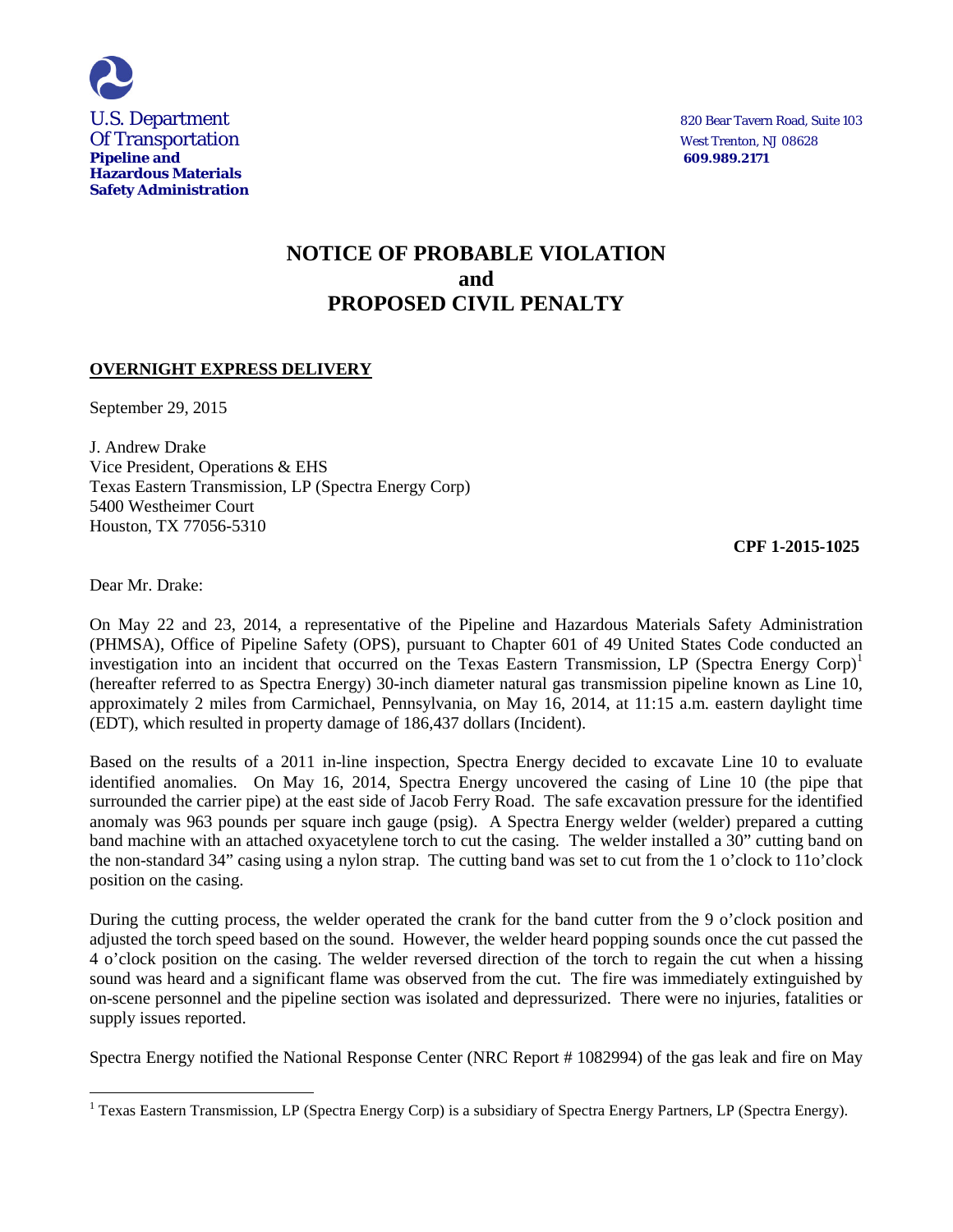16, 2014, at 12:58 pm (EDT).

During the remediation process, Jacobs Ferry Road was closed to traffic from May 16 - 24, 2014, which included replacing 66.6 feet of pipe at the crossing. This crossing is located in Class  $1^2$ , non-high consequence area. 3

On June 11, 2014, Spectra Energy submitted DOT Form PHMSA F 7100.2, Rev. 12-2012 for the Incident (Incident Report).

The Incident Report stated that the welder was removing a portion of the casing when the oxy-acetylene torch punctured the pressurized carrier pipe, resulting in a pinhole leak. An estimated one thousand cubic feet of natural gas was released and ignited. The carrier pipe was operating at 846 psig at the time of the release. The Incident Report identified a failure to follow procedures as a causal factor in the incident.

As a result of the investigation, it appears that you have committed probable violations of the Pipeline Safety Regulations, Title 49, Code of Federal Regulations. The items inspected and the probable violations are:

## **1. §192.605 Procedural manual for operations, maintenance, and emergencies.**

**(a)** *General***. Each operator shall prepare and follow for each pipeline, a manual of written procedures for conducting operations and maintenance activities and for emergency response. For transmission lines, the manual must also include procedures for handling abnormal operations. This manual must be reviewed and updated by the operator at intervals not exceeding 15 months, but at least one each calendar year. This manual must be prepared before operations of a pipeline system commence. Appropriate parts of the manual must be kept at locations where operations and maintenance activities are conducted. . . .** 

Spectra Energy failed to follow its written procedure, *Standard Operating Procedures, Volume 7- Welding, Procedure number: 7-2090, Procedure Name: Safety Requirements, Date: 05/12/2014, Subsection 4.8 Removal of Split Casings,* while removing the casing on Line 10.

According to Spectra Energy, it only used the *Standard Operating Procedures, Volume 7- Welding, Procedure number: 7-2090, Procedure Name: Safety Requirements, Date: 05/12/2014*, *Sections 4, 5 and 8* for the work performed at Jacob Ferry Road.Under *Section 4, Subsection 4.8 Removal of Split Casings*, it states that "[w]elders shall take the following precautionary measures when using a cutting torch to remove split casing in an effort to minimize the risk of damaging or burning through the carrier pipe (emphasis added)." However, the following precautionary measures stated in *Subsection 4.8* of the procedure were not taken when removing the casing:

- 1. "Prior to cutting, verify the gap between the carrier pipe and casing pipe. An oxy-acetylene torch may be used for cutting on casings with gaps 2 [inches] and greater. Consult the Metallurgical Services Department to determine the appropriate removal method for casings with gaps less than 2 [inches]."
- 2. "Use an oxy-acetylene gouging tip on the cutting torch to direct the blow of the torch at an angle to the carrier pipe rather than directly at the carrier pipe."

First, Spectra Energy could not provide any documentation that demonstrated it verified the distance between the casing and carrier pipe prior to cutting. During the investigation, PHMSA gathered information about the location of the Incident, the carrier pipe, and the casing. The outside diameter (O.D.) of the casing was 34 inches and the O.D. of the carrier pipe was 30 inches. Based on those

 $\overline{a}$ <sup>2</sup> As defined in §192.5(b)(1), a class 1 location is an offshore area or any class location unit that has 10 or fewer buildings intended for human occupancy.

<sup>&</sup>lt;sup>3</sup> The location of the crossing did and does not meet the definition of a high consequence area in §192.903.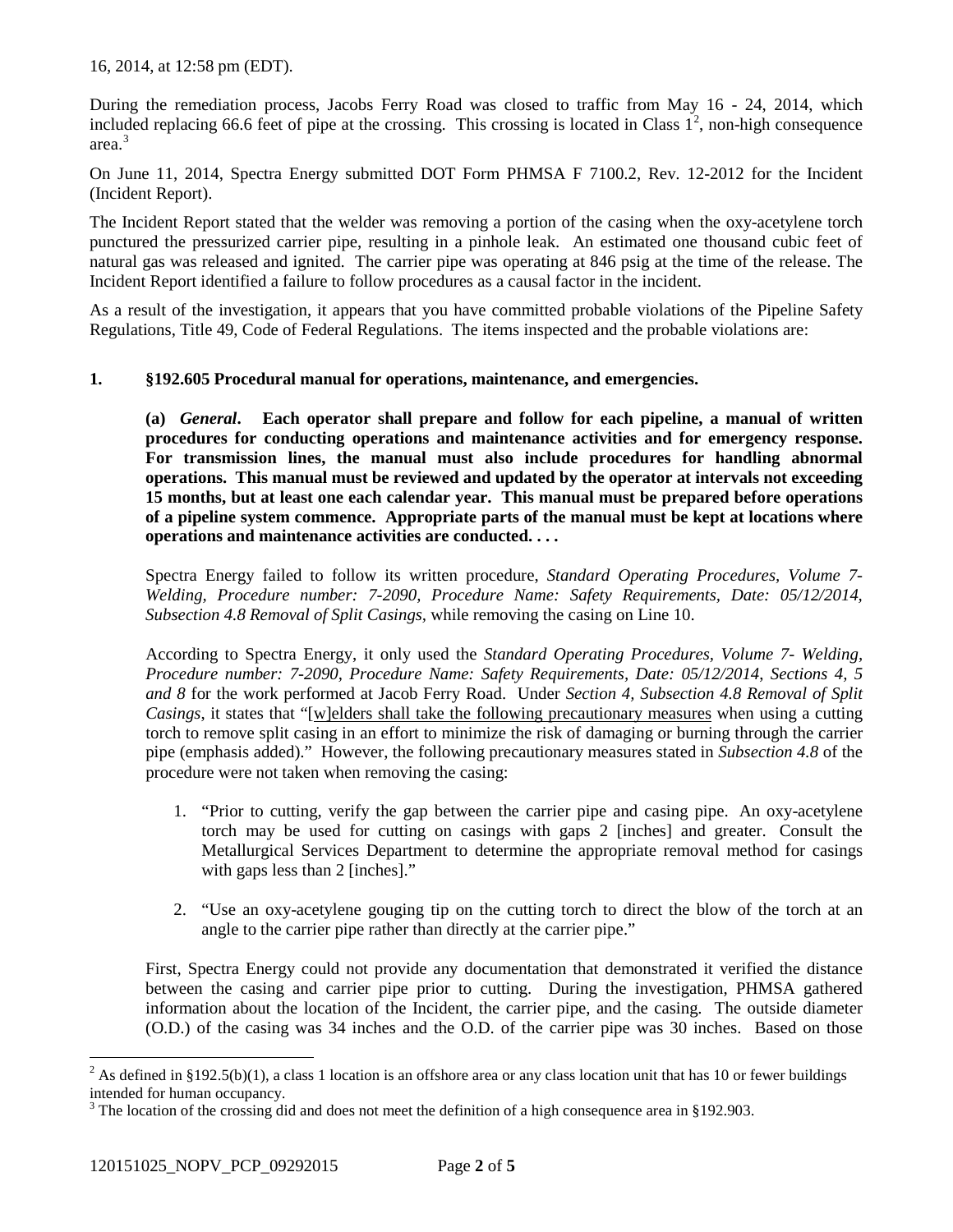measurements, the space between the casing and carrier would be less than 2 inches. According to *Subsection 4.8*, Spectra Energy should have "[consulted] the Metallurgical Services Department to determine the appropriate removal method for [the casing since the gap was less than 2 inches]." However, Spectra could not provide any documentation that showed it conducted the required consultation to determine the appropriate removal method.

Second, Spectra Energy could not provide any documentation that it used an oxy-acetylene gouging tip. During a May 29, 2014 meeting between a PHMSA inspector and Spectra Energy, the PHMSA inspector requested that Spectra Energy provide information pertaining to the type of torch and associated tools being used to cut the casing. Following the meeting on May 29, 2014, Spectra provided a written response by e-mail stating that a standard torch tip was used to remove the casing, not a "gouging tip," as required by its procedure.

Consequently, Spectra Energy's failure to follow its procedure, *Standard Operating Procedures, Volume 7- Welding, Procedure number: 7-2090, Procedure Name: Safety Requirements, Date: 05/12/2014, Subsection 4.8 Removal of Split Casings*, was a casual factor in this Incident.

#### **2. §199.202 Alcohol misuse plan.**

**Each operator must maintain and follow a written alcohol misuse plan that conforms to the requirements of this part and DOT Procedures concerning alcohol testing programs. The plan shall contain methods and procedures for compliance with all the requirements of this subpart, including required testing, recordkeeping, reporting, education, and training elements.**

Spectra Energy failed to follow its written alcohol misuse plan, in accordance with §199.225(a)(1), as prescribed in §199.202. Pursuant to §199.225(a)(1), as soon as practicable following an accident,<sup>4</sup> each operator must test each surviving covered employee<sup>5</sup> for alcohol, if that employee's performance of a covered function<sup>6</sup> either contributed to the accident or cannot be completely discounted as a contributing factor to the accident.

Spectra Energy defines the maximum time frame in which an employee must be tested for alcohol following an accident in its written alcohol misuse plan.

Spectra Energy's written alcohol misuse plan, *Section VI. Alcohol Misuse Prevention Program*, states: "Post-Accident Testing: . . . A post-accident alcohol test shall be conducted on each employee as soon as possible but no later than 8 hours after the accident . . . . (emphasis added)."

By e-mail dated May 29, 2014, Spectra Energy identified at least two employees who were involved in cutting the casing. In another e-mail dated June 4, 2014, Spectra Energy produced a list of employees who completed a post-accident drug and alcohol test, and included the date and time when the test was completed. The PHMSA inspector noted that all employees, including the two identified employees involved in cutting the casing, were tested for alcohol nearly twenty-six (26) hours after the Incident.

In a subsequent e-mail dated June 18, 2014, Spectra Energy stated the following: "By the time the

 $\overline{a}$ 

<sup>4</sup> *See* §199.3 Definitions. *Accident* means an incident reportable under Part 191 of this chapter involving gas pipeline facilities or LNG facilities, or an accident reportable under Part 195 of this chapter involving hazardous liquid pipeline facilities.

<sup>5</sup> *See* §199.3 Definitions. *Covered employee, employee, or individual to be tested* means a person who performs a covered function, including persons employed by operators, contractors engaged by operators, and persons employed by such contractors.

<sup>6</sup> *See* §199.3 Definitions. *Covered function* means an operations, maintenance, or emergency-response function regulated by part 192, 193, or 195 of this chapter that is performed on a pipeline or on an LNG facility.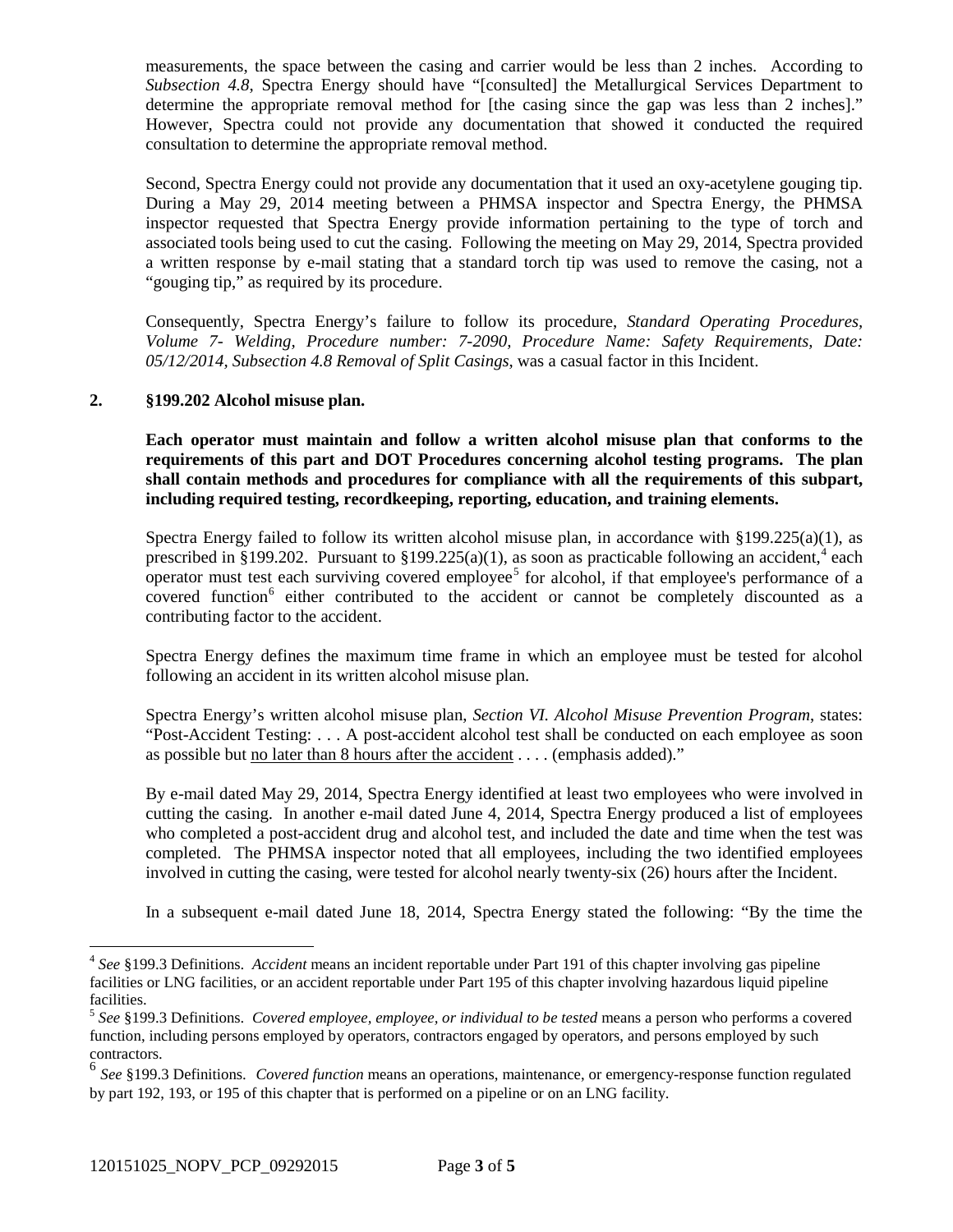segment was completely blown down around 5 PM, nearly 6 hours had passed since the event had begun. Alcohol testing was not performed that evening due to oversight. As soon as the omission was noted, the testing was performed, although outside the 8-hour window."

Spectra Energy failed to conduct a post-accident alcohol test on each employee within the maximum 8 hour time frame as specified in its written alcohol misuse plan, *Section VI. Alcohol Misuse Prevention Program*.

### **3. §199.225 Alcohol tests required.**

**Each operator shall conduct the following types of alcohol tests for the presence of alcohol: (a)** *Post-accident***. (1) . . .** 

**(2)(i) If a test required by this section is not administered within two hours following the accident, the operator shall prepare and maintain on file a record stating the reasons the test was not promptly administered. If a test required by paragraph (a) is not administered within eight hours following the accident, the operator shall cease attempts to administer an alcohol test and shall state in the record the reasons for not administering the test. . . .** 

Spectra Energy failed to prepare and maintain a record stating the reasons for not promptly administering a test within two hours following the accident<sup>7</sup> that occurred on May 16, 2014, as prescribed in §199.225(a)(2)(i).

During the investigation, Spectra Energy produced a list of employees who completed a post-accident drug and alcohol test including the date and time when the test was done in an e-mail dated June 4, 2014. The PHMSA inspector noted that all employees, including the two identified employees involved in cutting the casing, were tested for alcohol nearly twenty-six (26) hours after the Incident. The PHMSA inspector requested an explanation for why the alcohol tests were administered more than twenty-four hours after the Incident. Spectra Energy replied to the PHMSA inspector's request by an email dated June 18, 2014, stating:

"We are aware of the regulatory requirements for drug and alcohol testing following reportable incidents. The immediate focus after the pin hole leak occurred was to make the pipeline segment safe by isolating and blowing down the pipeline segment without causing undue hardship on the affected customers. By the time the segment was completely blown down around 5 PM, nearly 6 hours had passed since the event had begun. Alcohol testing was not performed that evening due to oversight. As soon as the omission was noted, the testing was performed, although outside the 8-hour window. Appropriate training across Spectra Energy is planned to ensure this does not recur."

Subsequently, the PHMSA inspector requested Spectra Energy to provide a copy of a record detailing why the testing was not administered within the specified timeline as required under section 199.225(a)(2)(i). Spectra Energy sent an e-mail dated July 1, 2014, in which it stated that it "is using the June 18 email [above] as its record for describing why the alcohol testing was not administered within 2 hours of the incident." However, the e-mail dated June 18, 2014 was created more than a month after the Incident, in response to the PHMSA inspector's request for more information. After two hours had passed, Spectra was required to document "the reasons the test was not promptly administered." Spectra's June 18 email is not a qualifying record, as it was not prepared following the expiration of the two-hour testing window, and not maintained in Spectra's files and available at the time of the PHMSA inspection.

 $\overline{a}$ 

<sup>7</sup> *See* §199.3 Definitions. *Accident* means an incident reportable under Part 191 of this chapter involving gas pipeline facilities or LNG facilities, or an accident reportable under Part 195 of this chapter involving hazardous liquid pipeline facilities.